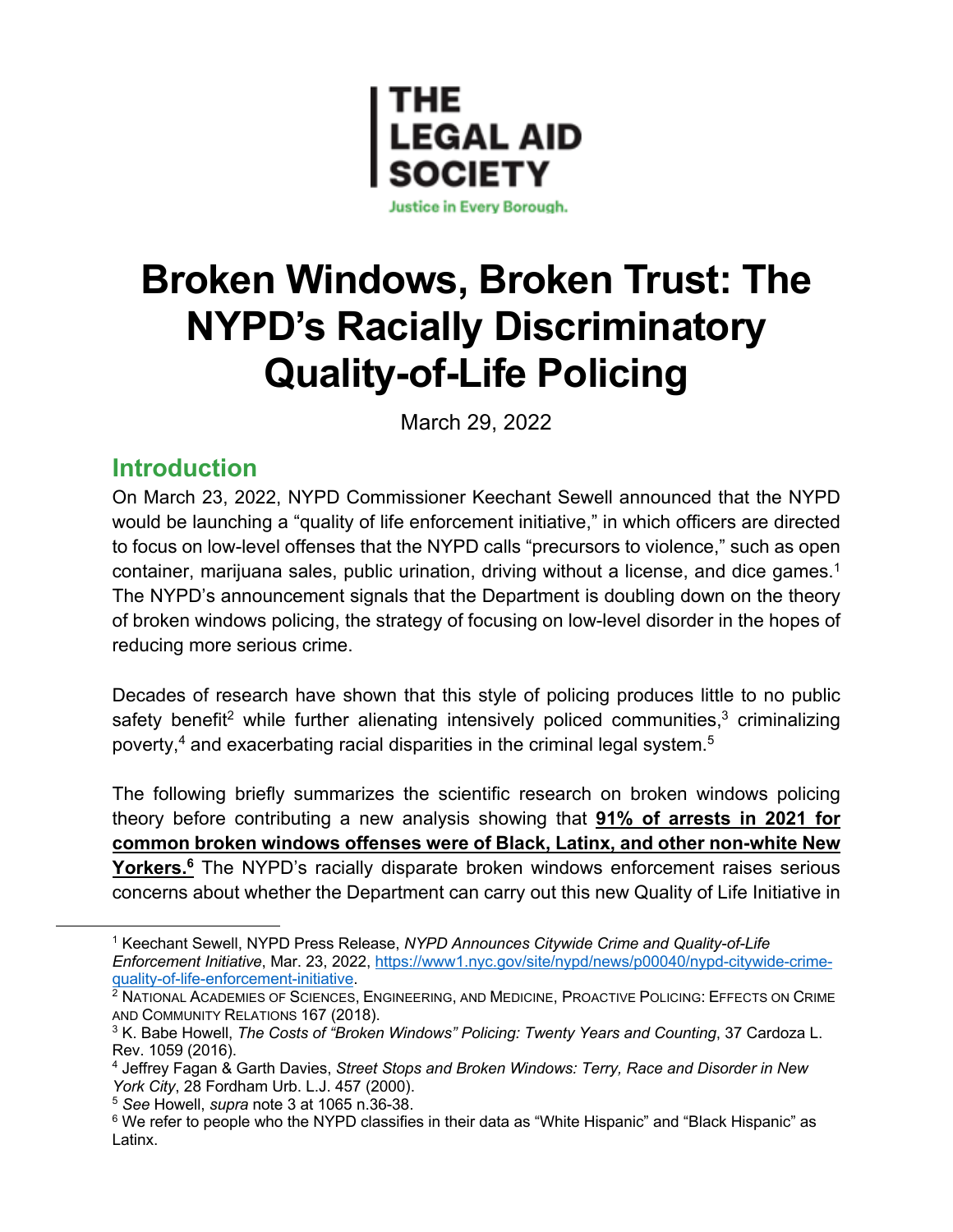a lawful manner and without further alienating the residents of predominantly Black and Latinx neighborhoods being targeted for the most aggressive enforcement.<sup>7</sup>

### **Broken Theory**

Forty years ago, The Atlantic published an article called *Broken Windows* in their March 1982 edition. $8$  In the article, the authors argued that social disorder, such as broken windows left unrepaired in a neighborhood, would cause the law-abiding residents to withdraw and allow crime to flourish in the area. The theory argues that by cracking down on low-level disorder through intensive enforcement of violations and low-level misdemeanors, police might prevent more serious crime.<sup>9</sup>

In the four decades since *Broken Windows* was published, police departments across the country, including the NYPD, adopted "broken windows" style policing. The theory and its results have been extensively studied.

The research is clear: despite decades of broken windows policing experiments and studies, there is insufficient evidence to demonstrate that low-level enforcement drives down more serious crime.<sup>10</sup> In 2018, the National Academies of Sciences released an meta-study analyzing the extensive body of research on broken windows policing.<sup>11</sup> Their review revealed that aggressive police tactics that focus on misdemeanor arrests "generate *small to null* impacts on crime."12 Additionally, the report recognized that there is, at best, mixed evidence for the hypothesis that disorder leads to crime,  $13$  and many study designs do not allow for the effects of any specific tactic to be singled out as the causal reason for a decline or increase in crime rates.14 **Put another way, the National Academies of the Sciences reviewed almost four decades of research and could not find sufficient evidence to support the claim that broken windows policing makes cities safer.**

Initial empirical support for broken windows policing has been directly refuted by subsequent analysis. For their article in the University of Chicago Law Review, professors Bernard Harcourt and Jens Ludwig reexamined the New York City crime and arrest data

<sup>8</sup> George L. Kelling and James Q. Wilson, *Broken Windows*, Atlantic (Mar 1982),

- <sup>12</sup> *Id.* at 168. (emphasis added)
- <sup>13</sup> *Id.* at 163.
- <sup>14</sup> *Id.* at 168.

<sup>7</sup> The NYPD's Press Release notes that the Quality-of-Life Initiative will be launched first in the Bronx and the East New York, Cypress Hills, and Brownsville neighborhoods of Brooklyn., which are all majority Black and/or Latinx neighborhoods.

<sup>&</sup>lt;sup>9</sup> Id.<br><sup>10</sup> NATIONAL ACADEMIES OF SCIENCES. ENGINEERING, AND MEDICINE, PROACTIVE POLICING; EFFECTS ON CRIME AND COMMUNITY RELATIONS 167 (2018).

<sup>11</sup> *Id.* at 19 and 163.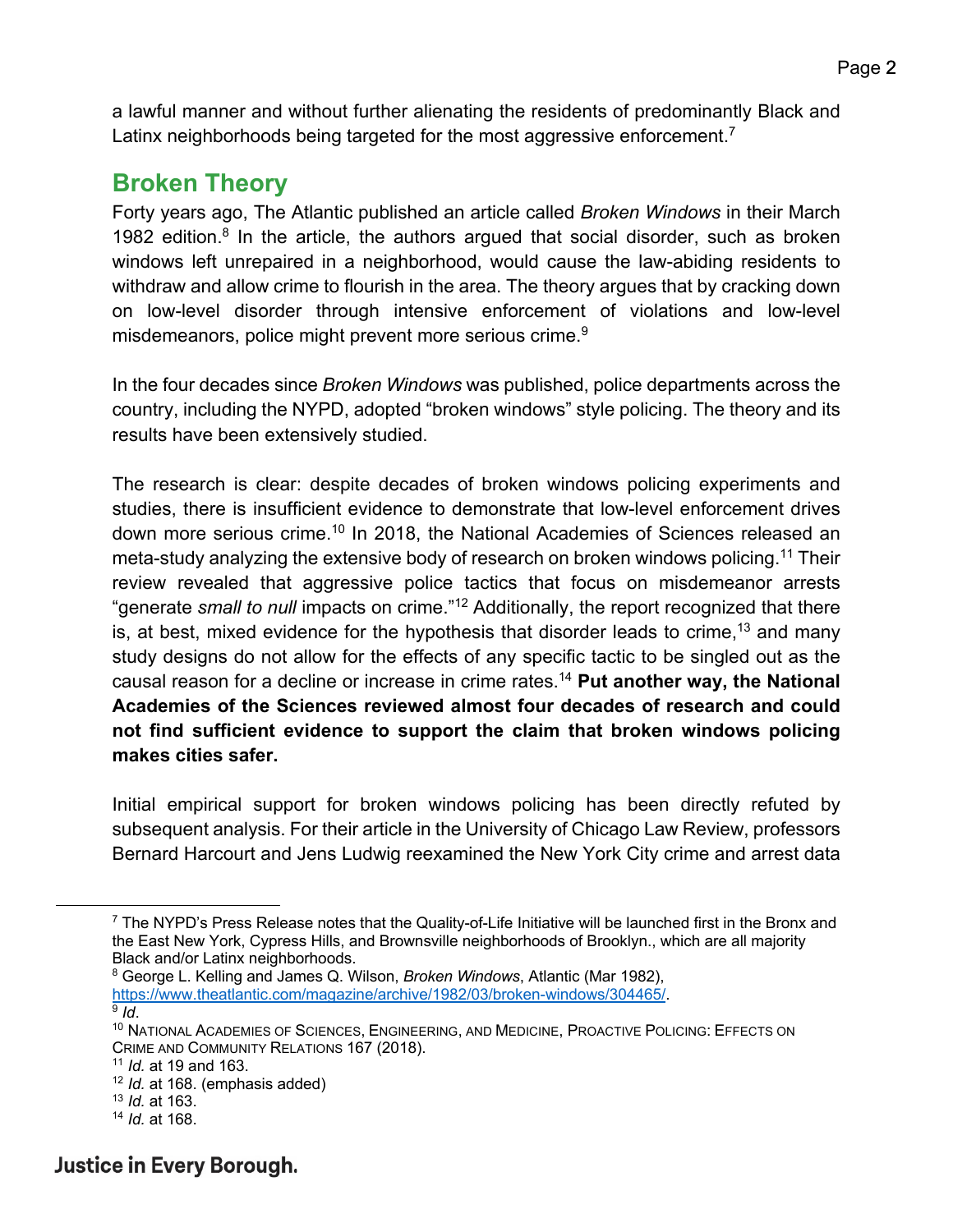that had previously been used as evidence to support aggressive misdemeanor arrest tactics.15 Their analysis of crime trends in New York City during the 1990s "provides no empirical evidence to support the view that shifting police towards minor disorder offenses ... improve[s] the efficiency of police spending and reduce[s] violent crime."<sup>16</sup> Reductions in crime attributed by some studies to the broken windows strategy is better explained, Harcourt and Ludwig argue, by mean reversion -- a phenomenon in which crime rates tend to return to normal on their own after a spike.<sup>17</sup>

Scholars have continued to reject claims that there is a causal connection between increased misdemeanor enforcement and major crime rates. One study, for example, focused on the seven week 'slowdown' in aggressive enforcement of low-level offenses conducted by the NYPD during the winter of 2014-15 (this slowdown in proactive policing was acknowledged by then-Commissioner Bratton).<sup>18</sup> The slowdown provided an opportunity to study the causal effects of police tactics because the change in tactics was unrelated to the underlying crime rate.<sup>19</sup> During and immediately following the slowdown there was a decrease in civilian complaints of major crimes.<sup>20</sup> The authors estimate that the seven-week slowdown led to a reduction of roughly 2,100 major crime complaints.<sup>21</sup>

Beyond the lack of evidence to support the conclusion that broken windows policing reduces serious crime, aggressive enforcement of low-level violations and misdemeanors impose numerous negative impacts on individuals and over-policed communities. Broken windows policing can negatively impact the employment, schooling, and housing of those arrested – creating conditions of social and economic instability that contribute to crime.<sup>22</sup> Aggressive policing can also negatively impact the mental health of individuals targeted by these types of police interactions. One recent study of young men living in New York City found that those who reported police contact "displayed higher levels of anxiety and trauma associated with their experiences."<sup>23</sup> These effects were not limited to young men who were arrested but were also present in those who experienced low levels of police contact.24

<sup>15</sup> Bernard E. Harcourt & Jens Ludwig, *Broken Windows: New Evidence from New York City and a Five-City Social Experiment*, 73 U. CHI. L. REV. 271, 275-76 (2006).

<sup>16</sup> *Id.* at 315. <sup>17</sup> *Id.* at 276.

<sup>18</sup> Christopher M. Sullivan & Zachary P. O'Keeffe, *Evidence that curtailing proactive policing can reduce major crime*, 1 NATURE HUM. BEHAV. 730 (2017).

<sup>19</sup> *Id.* at 731.

<sup>20</sup> *Id.* at 730.

<sup>21</sup> *Id.* at 735.

<sup>22</sup> Howell, *supra* note 3 at 1059, 1065.

<sup>23</sup> Amanda Geller, Jeffrey Fagan, Tom Tyler, and Bruce G. Link, *Aggressive Policing and the Mental Health of Young Urban Men*, 104 AM. J. PUB. HEALTH 2321, 2324 (2014). <sup>24</sup> *Id.* at 2326.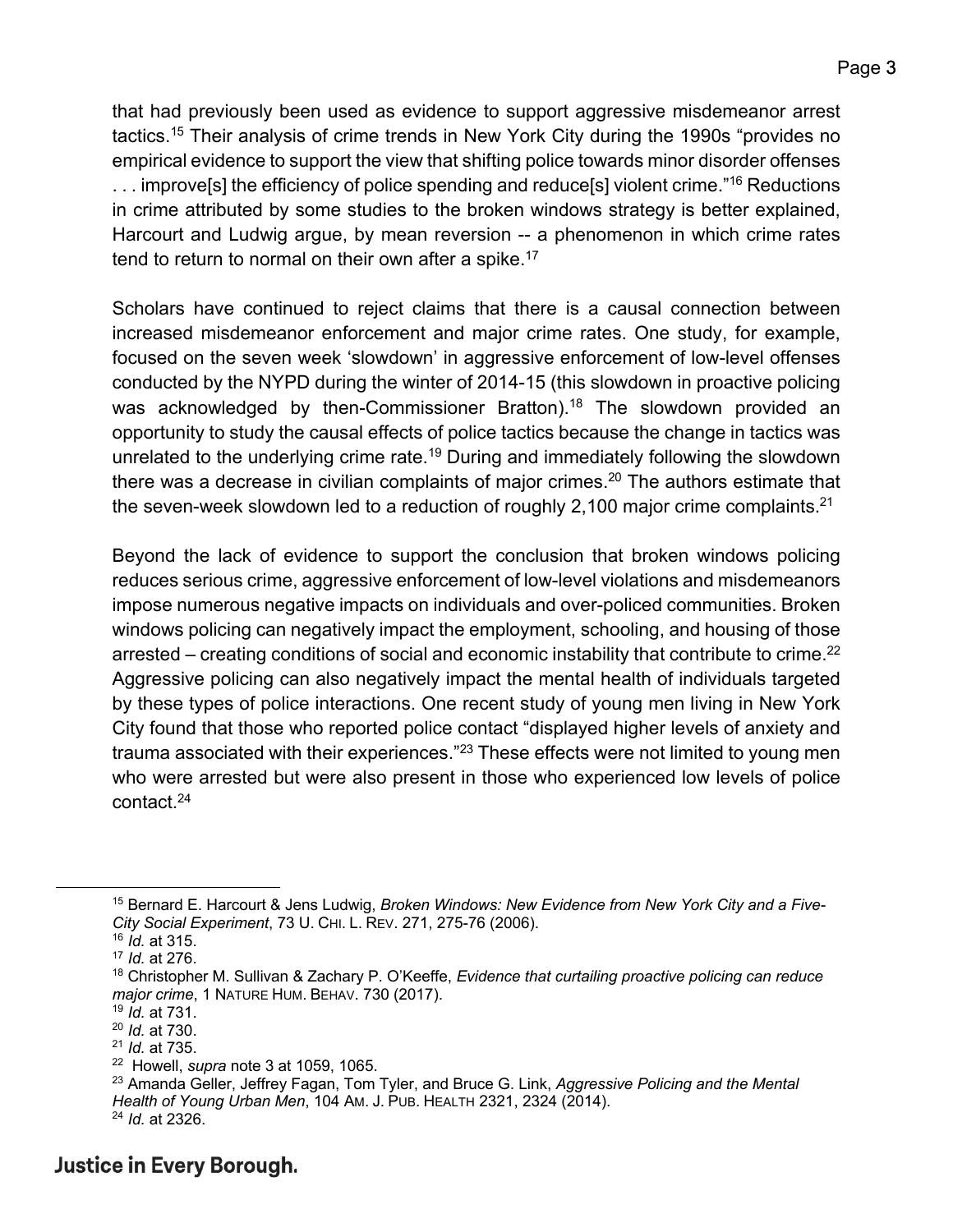### **Broken Trust**

To better understand the likely disproportionate impacts of the NYPD's Quality of Life Enforcement Initiative, the Legal Aid Society analyzed NYPD arrest data on six categories of low-level "quality of life" offenses in 2021.<sup>25</sup> These broken windows offense categories include driving without a valid license,  $26$  loitering,  $27$  MTA fare evasion,  $28$  open container,  $29$ public urination,<sup>30</sup> and other assorted 'quality of life' level offenses.<sup>31</sup>

The following presents a new analysis of NYPD arrest data, which reveals stark racial disparities in "quality of life" offense arrests in NYC in 2021. In each of the six types of broken windows offenses analyzed, Black and Latinx people were arrested at highly disproportionate rates.

#### Methodology:

We reviewed the offenses of driving without a license, open container, and loitering for purposes of gambling specifically because those offenses were named in the NYPD's recent press release.<sup>32</sup> The NYPD's Release also includes "the open-air selling of narcotics, including marijuana," which we could not include in this analysis because NYPD arrest data does not distinguish between arrests made for indoor versus outdoor drug distribution. In addition, we reviewed a category of arrests for what we call "Assorted Quality of Life Offenses" because many arrests for violations, which are non-criminal quality of life level offenses, were listed by the NYPD as "unclassified violations" or had other descriptors that were not mapped to other categories of broken windows issues (i.e., disorderly conduct, which includes a range of conduct from loud noise to aggressive panhandling). We chose to review arrest data and not summons data because the NYPD does not release comprehensive data on the race of individuals who have received summonses/tickets by type of offense.

"ALCOHOLIC BEVERAGES,PUBLIC CON" under what the NYPD lists as legal code AC 010125B.  $30$  The category of offenses that we call 'public urination' includes what the NYPD's data describes as

<sup>25</sup> NYPD Arrest Data (YTD), from https://data.cityofnewyork.us/Public-Safety/NYPD-Arrest-Data-Year-to-Date-/uip8-fykc. (last accessed Mar. 28, 2022).

 $26$  The category of offenses that we call 'driving without a valid license' includes what the NYPD's data describes as "UNLICENSED OPERATOR" under what the NYPD lists as legal codes VTL0509004, VTL0509001, VTL0509002.

 $27$  The category of offenses that we call 'loitering' includes what the NYPD's data describes as "LOITERING,GAMBLING,OTHER" under what the NYPD lists as legal code PL 2403502.

<sup>&</sup>lt;sup>28</sup> The category of offenses that we call 'MTA fare evasion' includes what the NYPD's data describes as "THEFT OF SERVICES, UNCLASSIFIE" under what the NYPD lists as legal code PL 1651503. <sup>29</sup> The category of offenses that we call 'open container' includes what the NYPD's data describes as

<sup>&</sup>quot;ADM.CODE,UNCLASSIFIED VIOLATIO" under what the NYPD lists as legal code AC 0161186. <sup>31</sup> The category of offenses that we call 'other assorted 'quality of life' level offenses" includes arrests for

violations that are not crimes, and therefore low-level arrests. For a complete list of NYPD descriptions and legal codes for this category, *see* Appendix A.

<sup>32</sup> *See* Sewell, *supra* note 1.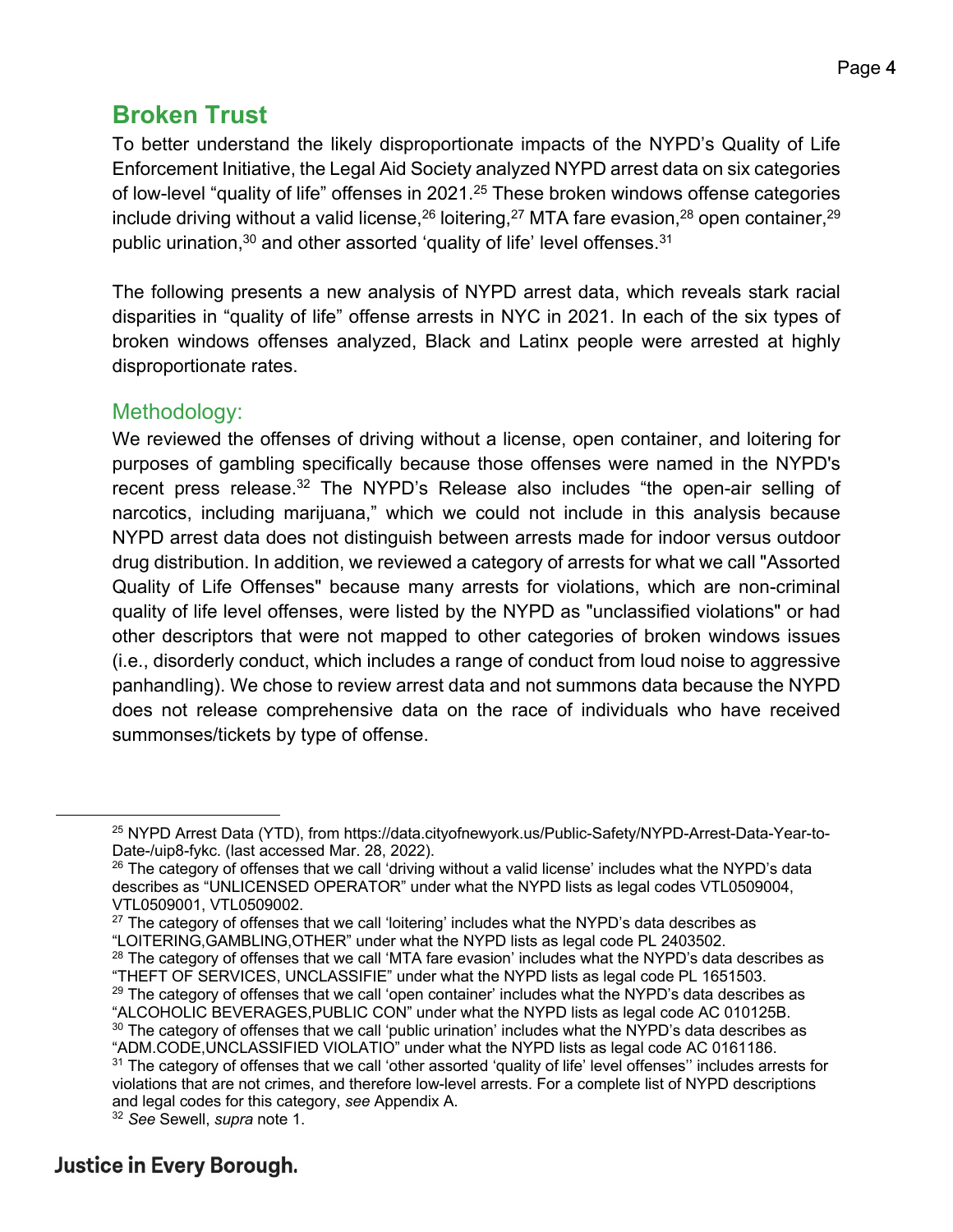#### Total Broken Windows Arrests Reviewed:

*Table 1.*

| Total Broken Windows arrests reviewed by Legal Aid, 2021 |                            |       |  |
|----------------------------------------------------------|----------------------------|-------|--|
| Race                                                     | People Arrested Percentage |       |  |
| Black, Latinx, and/or other Non-white                    | 1387                       | 91%   |  |
| Unknown                                                  |                            | $1\%$ |  |
| <b>White</b>                                             | 129                        | 8%    |  |
| Total                                                    | 1524                       |       |  |

#### *Chart 1.*

Race of People Arrested by the NYPD for Common Broken<br>Windows Offenses in 2021



#### *Chart 2.*



**Broken Windows Offense**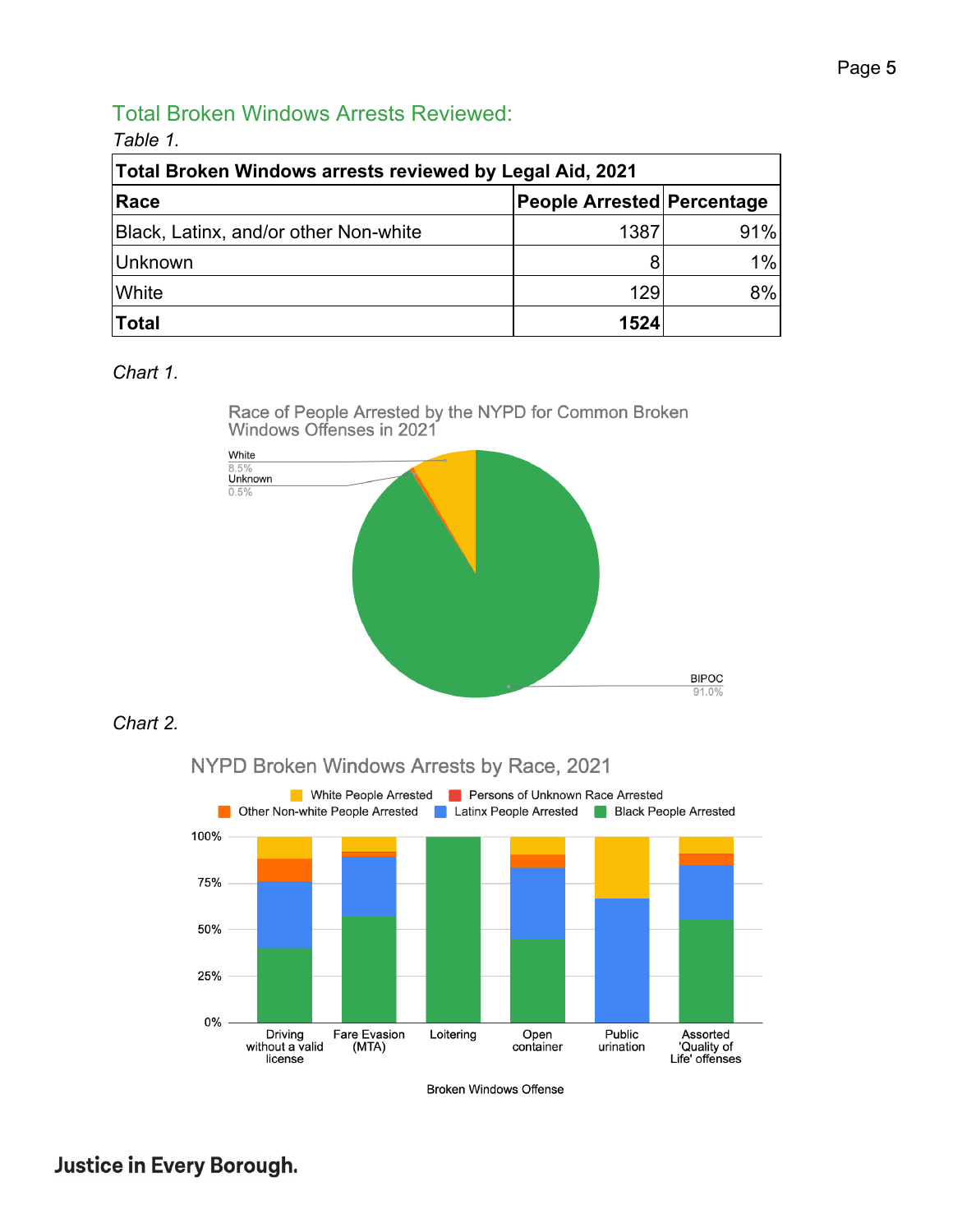### Arrests for Driving Without a Valid License:

| Driving without a valid license arrests, 2021 |                                             |     |
|-----------------------------------------------|---------------------------------------------|-----|
| Race                                          | <b>Number of People Arrested Percentage</b> |     |
| <b>Black</b>                                  | 10                                          | 40% |
| Latinx                                        | 9                                           | 36% |
| <b>Other Non-white</b>                        | 3                                           | 12% |
| Unknown                                       | O                                           | 0%  |
| White                                         | 3                                           | 12% |
| <b>Total</b>                                  | 25                                          |     |

#### *Table 2.*

#### *Chart 3.*

## Driving without a valid license arrests, 2021

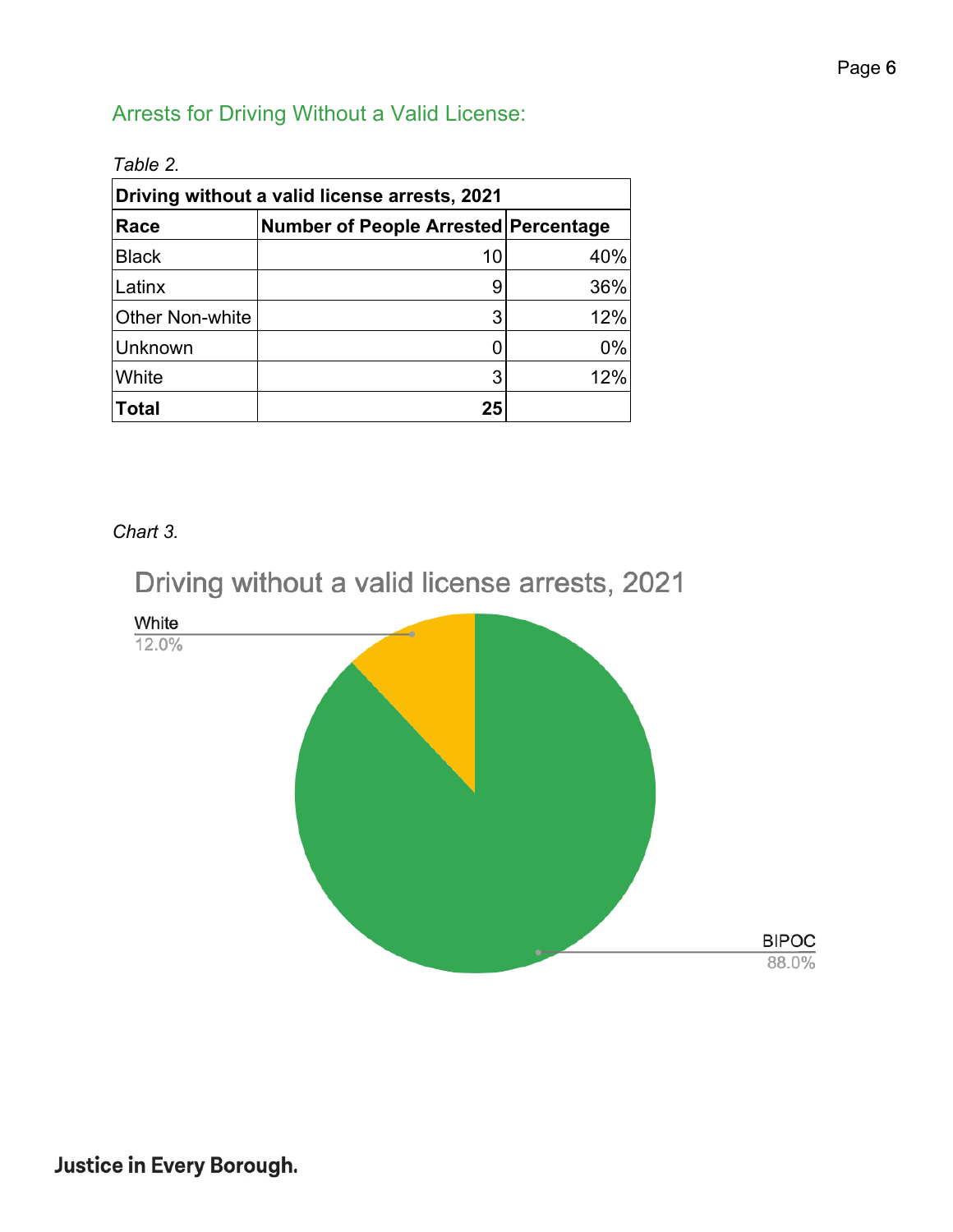### Arrests for Fare Evasion (MTA):

| <b>MTA fare evasion arrests, 2021</b> |                                             |     |
|---------------------------------------|---------------------------------------------|-----|
| Race                                  | <b>Number of People Arrested Percentage</b> |     |
| <b>Black</b>                          | 635                                         | 57% |
| Latinx                                | 359                                         | 32% |
| <b>Other Non-white</b>                | 24                                          | 2%  |
| Unknown                               | 6                                           | 1%  |
| White                                 | 90                                          | 8%  |
| <b>Total</b>                          | 1114                                        |     |

*Chart 4.* 

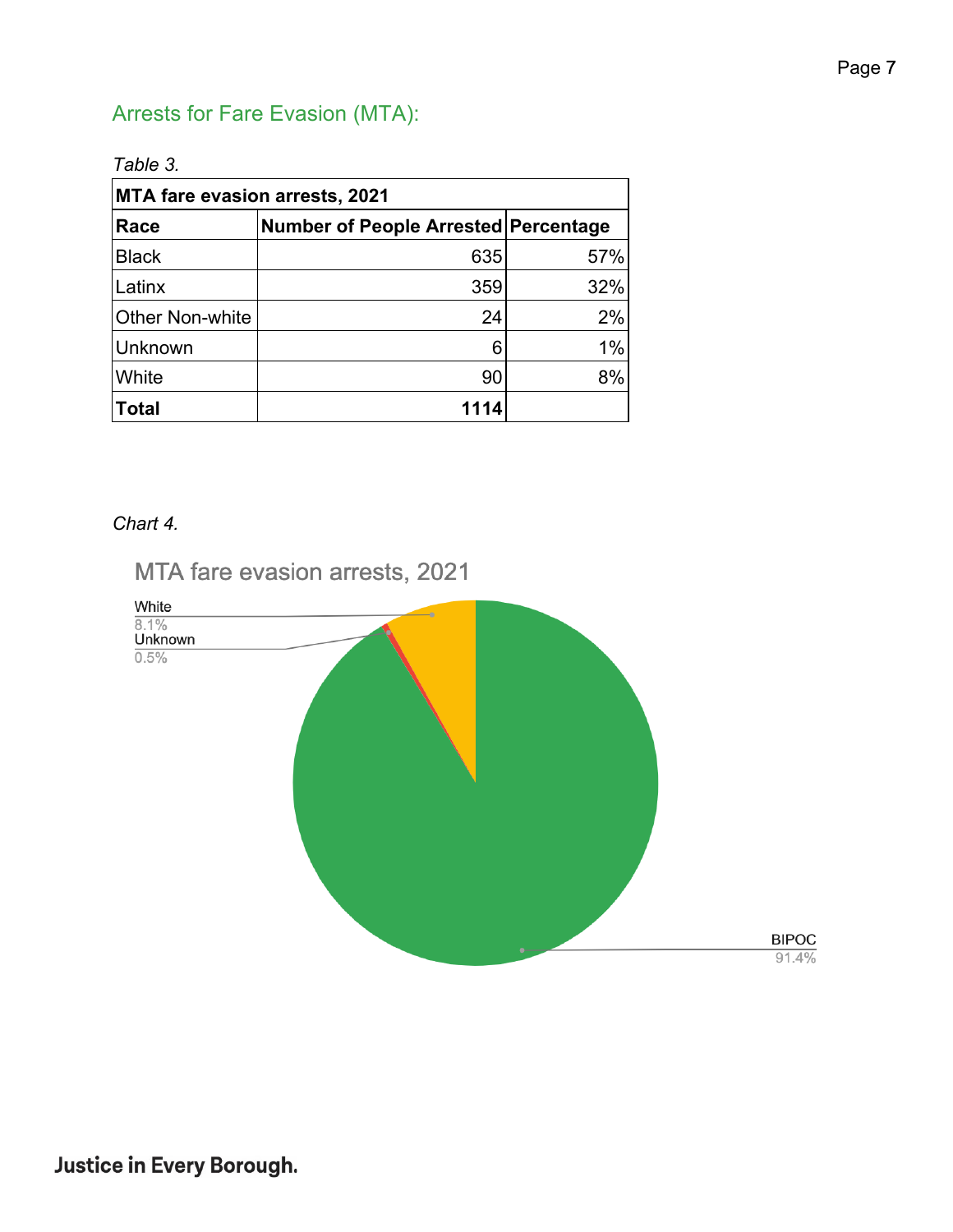### Arrests for Loitering:

| Table 4.<br>Loitering arrests, 2021 |   |       |
|-------------------------------------|---|-------|
|                                     |   |       |
| <b>Black</b>                        | 5 | 100%  |
| Latinx                              |   | $0\%$ |
| Other Non-white                     |   | $0\%$ |
| Unknown                             |   | $0\%$ |
| White                               |   | $0\%$ |
| <b>Total</b>                        | 5 |       |

#### Arrests for Open Container: *Table 5.*

| l able 5.                    |                                             |       |
|------------------------------|---------------------------------------------|-------|
| Open container arrests, 2021 |                                             |       |
| Race                         | <b>Number of People Arrested Percentage</b> |       |
| <b>Black</b>                 | 19                                          | 45%   |
| Latinx                       | 16                                          | 38%   |
| Other Non-white              | 3                                           | 7%    |
| Unknown                      |                                             | $0\%$ |
| <b>White</b>                 |                                             | 10%   |
| Total                        | 4 <sup>2</sup>                              |       |

### Arrests for Public Urination:

*Table 6.* 

| <b>Public urination arrests, 2021</b> |                                      |       |
|---------------------------------------|--------------------------------------|-------|
| Race                                  | Number of People Arrested Percentage |       |
| <b>Black</b>                          |                                      | 0%    |
| Latinx                                | ◠                                    | 67%   |
| <b>Other Non-white</b>                |                                      | $0\%$ |
| Unknown                               |                                      | $0\%$ |
| White                                 |                                      | 33%   |
| <b>Total</b>                          | 3                                    |       |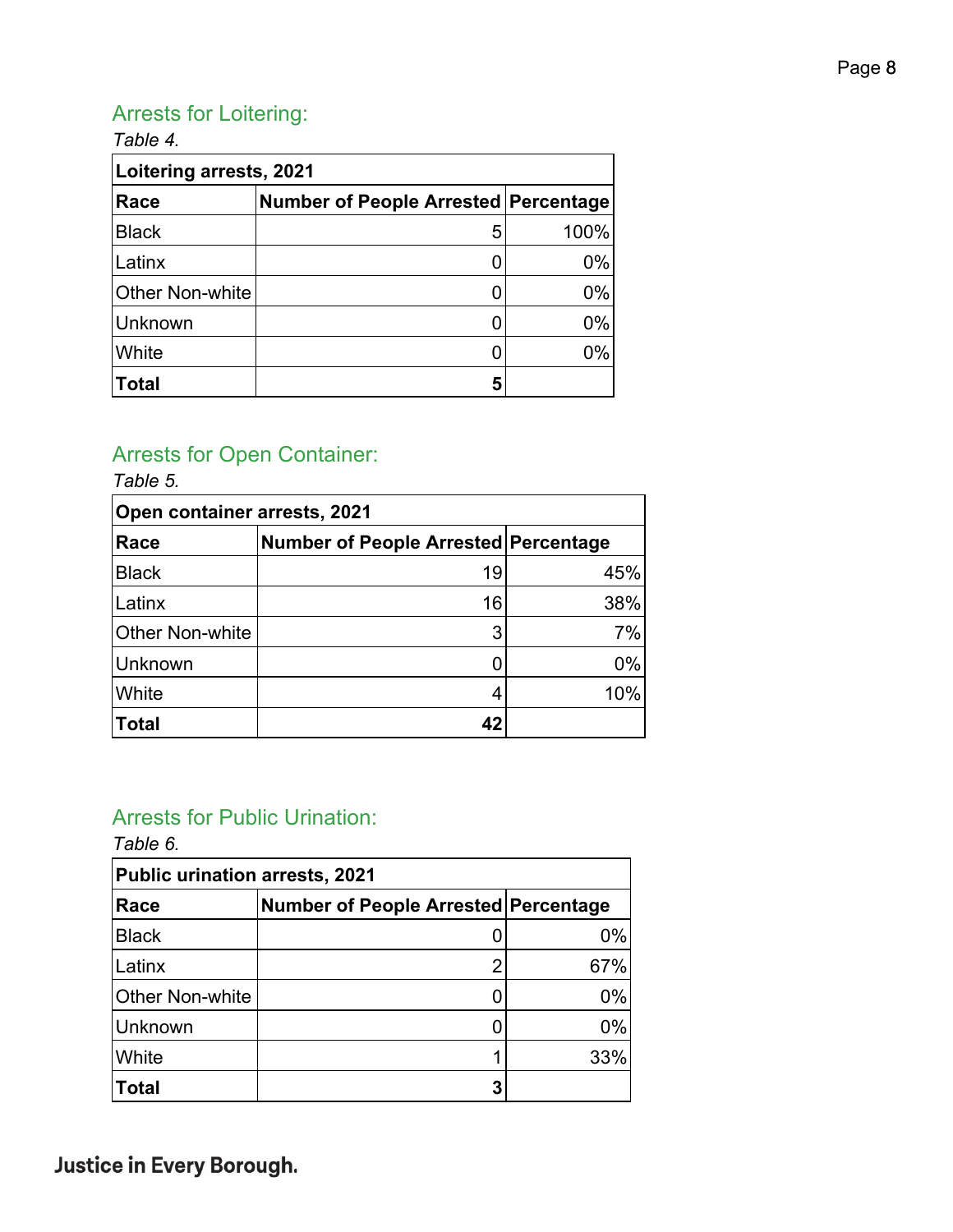### Arrests for Assorted 'Quality of Life' offenses:

| <b>Assorted 'Quality of Life' arrests, 2021</b> |                                             |     |
|-------------------------------------------------|---------------------------------------------|-----|
| Race                                            | <b>Number of People Arrested Percentage</b> |     |
| <b>Black</b>                                    | 185                                         | 55% |
| Latinx                                          | 99                                          | 30% |
| <b>Other Non-white</b>                          | 18                                          | 5%  |
| <b>Unknown</b>                                  | 2                                           | 1%  |
| White                                           | 31                                          | 9%  |
| <b>Total</b>                                    | 335                                         |     |

#### *Table 7.*

### **Conclusion**

The stark racial disparities in broken windows arrests in New York City in 2021 raise important questions concerning the NYPD's ability to carry out a Quality of Life Enforcement Initiative in a fair and impartial manner. The intensity of policing in predominantly Black and Latinx neighborhoods, as called for in the NYPD's new initiative, is likely to produce similarly disparate results in the months to come.

The NYPD's move to double down on broken windows policing at this time is a grave mistake. Decades of research make it clear that broken windows policing does not decrease serious crime and that it can inflict serious harm on the communities most intensively policed. The most recent data on broken windows arrests warns us that Black and Latinx New Yorkers will, once again, bear the burdens of the aggressive low-level policing initiative and the collateral consequences that come with disproportionate arrest numbers and criminal legal system involvement.

### **Contact**

Molly Griffard, Staff Attorney, Law Reform and Special Litigation Unit

Leighann Starkey, Director of Data, Criminal Defense Practice

Mike Vitoroulis, Paralegal Casehandler, Law Reform and Special Litigation Unit

Thomas Munson, Legal Intern, Law Reform and Special Litigation Unit